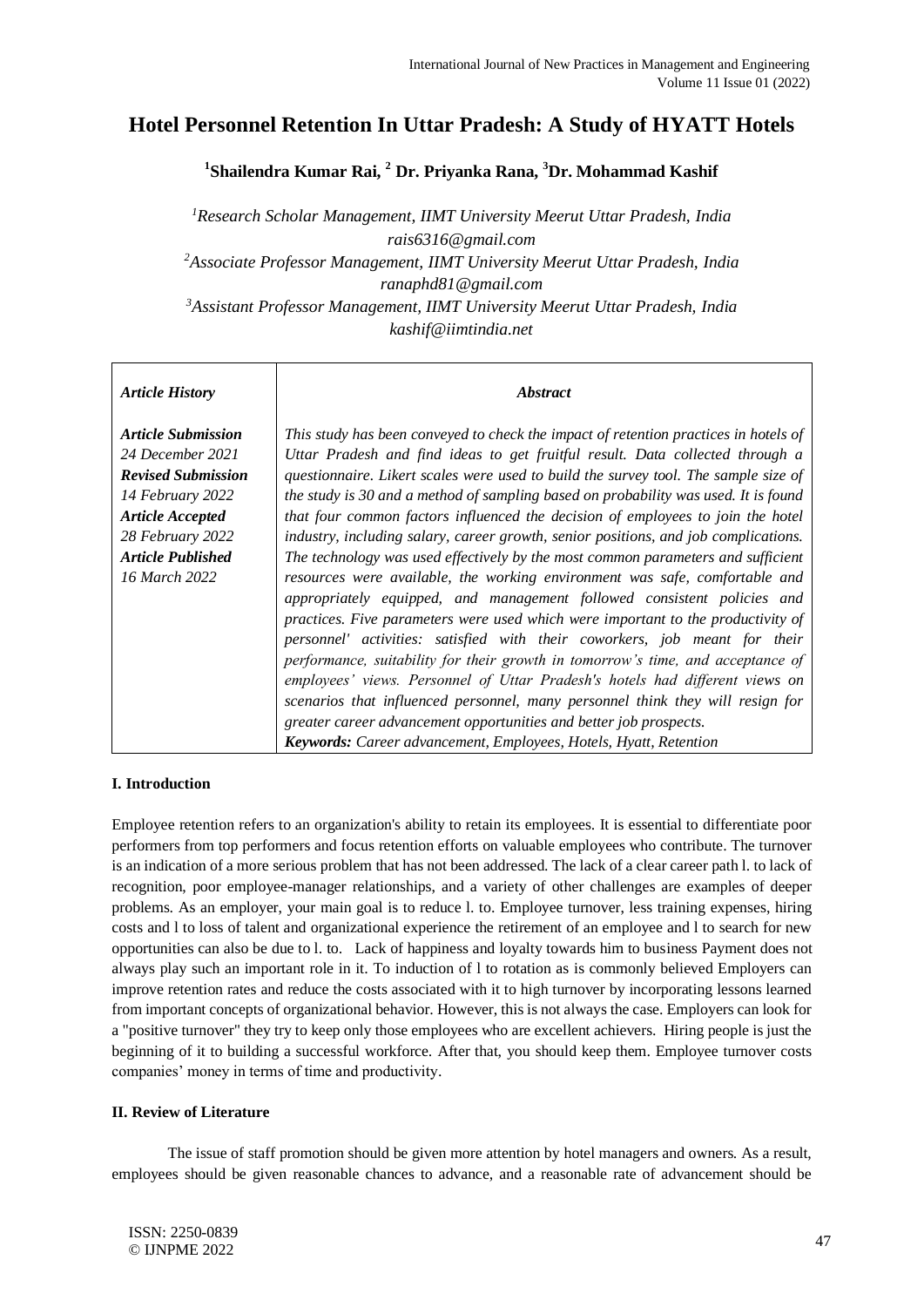maintained. Aside from that, personnel should be promoted based on their performance. In addition, hotel managers and owners should prioritize employee support (BELLOb<sup>\*\*</sup>, 2021). Compensation is an integral part of human resource practices without it human resource is incomplete and of less importance (Derek Torrington, 2008). Hospitality is a \$ 61 billion business worldwide. Hospitality is one of them in India of a fast-growing industry. As the hospitality industry grows, additional jobs will be created in the industry. All rooms built in the hotel will create jobs for 3-5 people (Dinakaran, 2013). For this reason, the need for qualified, qualified and loyal employees in the industry is enormous. But there is a sharp shortage of staff in the hospitality industry for a variety of reasons. The challenges of the hospitality industry are the shortage of qualified workers and high turnover (Laghane & Deshmuch, 2012).

One of the reasons for the staffing crisis is the recent graduation of the majority of hotel owners prefer to participate in related industries. Only 30% enter the hotel industry. The reason is good salary packages, working hours, conditions, etc. from other industries; one of the reasons for employees leaving a job is a better growth elsewhere. Ambitious young people want to go abroad, countries such as Dubai.

Canada, UK, Thailand or Abu Dhabi to pursue a hospitality career as the sector is a growing sector and there is a great need for staff to maximize employee retention industry challenge. Other causes of high volatility include sub-average wages, inadequate training, and a history of weak leadership, unreasonable expectations, and high turnover. When a new employee joins the company within the organization, they quickly become aware of the culture and immediately take on expectations for it (Andrews, 2012). Two-thirds of employees who left their jobs during the reporting period were hired within 12 months. The reason for an employee's turnover may or may not be work-related. Employers can manage job-related turnover. Non-occupational fluctuations are unmanageable employer. Attitude variables include job satisfaction / dissatisfaction, role stressors (role ambiguity,) role fraud, role overload), inadequate employee training and / or orientation, lack of progress, income, lack of respect and opportunities for a balance between work and life. Most of these reasons for quitting work it was often mentioned in the process of socializing new employees (Hammerberg, 2002).

According to JW Marriott Bangalore, maximum wear occurs within a 6-month time frame up to one year since the employee joined the company. Escape cases account for 3.5% of total turnover and 63% of total sales escape cases relate to employees who participated in the Organization between 0 and 3 months. New employees face calm challenges and struggle with their daily activities because this frustrates them and increases their chances of quitting their jobs (Farooque & Habibuddin, 2015). Profession this is due to a bad start the first day, a new one jointly. That is, new bosses, environment, work culture, rules, regulations, and employees make new employees uneasy and encourage him fear. The turnover rate for employees who have not worked in the organization for a year is high. New employees have high expectations for the development of professionals and the scope of independence / originality. Work, personalized training and guidance, the need for supervision and guidance, and respect they use these parameters to decide whether to stay in the industry or leave the industry. During the first meeting satisfied expectations lead to organizational commitment, self-confidence, work satisfaction and motivation. Unfulfilled expectations lead to absenteeism and willingness to resign (Dagsland, Mykletun, and Einarsen, 2011). According to a survey written by Arora (2016), all the factors listed are affecting employees.

Maintaining work and life integration, group fitness and teamwork, work and people, rewards and awards, rewards and flexible benefits, employee participation, careers opportunities for progress and promotion, profits, work transparency, work, work safety and security, transparency, organizational (Arora, 2016). Onboarding, proportion on family and orgainization, organizational bond, message channel, guidance, personnel manager roles supervisors and others can impart vital role (Mehta, 2014). Socializing with fresh employees is the better way reasons for such turnover. There is a strong one the relationship between retention and selective orientation gives new employees his vitality, initial direction. The retention-oriented orientation program focuses on three things in the medium term. I admit that the retention starts from here. b. They manage expectations, c. They promote culture integration (McKeown, 2002).

Socialization is major reason for job quitting as 30% of employees working various organizations.

Researchers point out that organizations that have succeeded in fostering employee loyalty stand out from the rest of the low sales (Vladimirus, 2011). A strong, positive, clear and communicative workplace culture attracts talent this is not easy for an organization. Promote employee retention (Jeromey, 2009). Socialization is learned by new employees instill the norms and values of the role of work in an organization. It also helps to start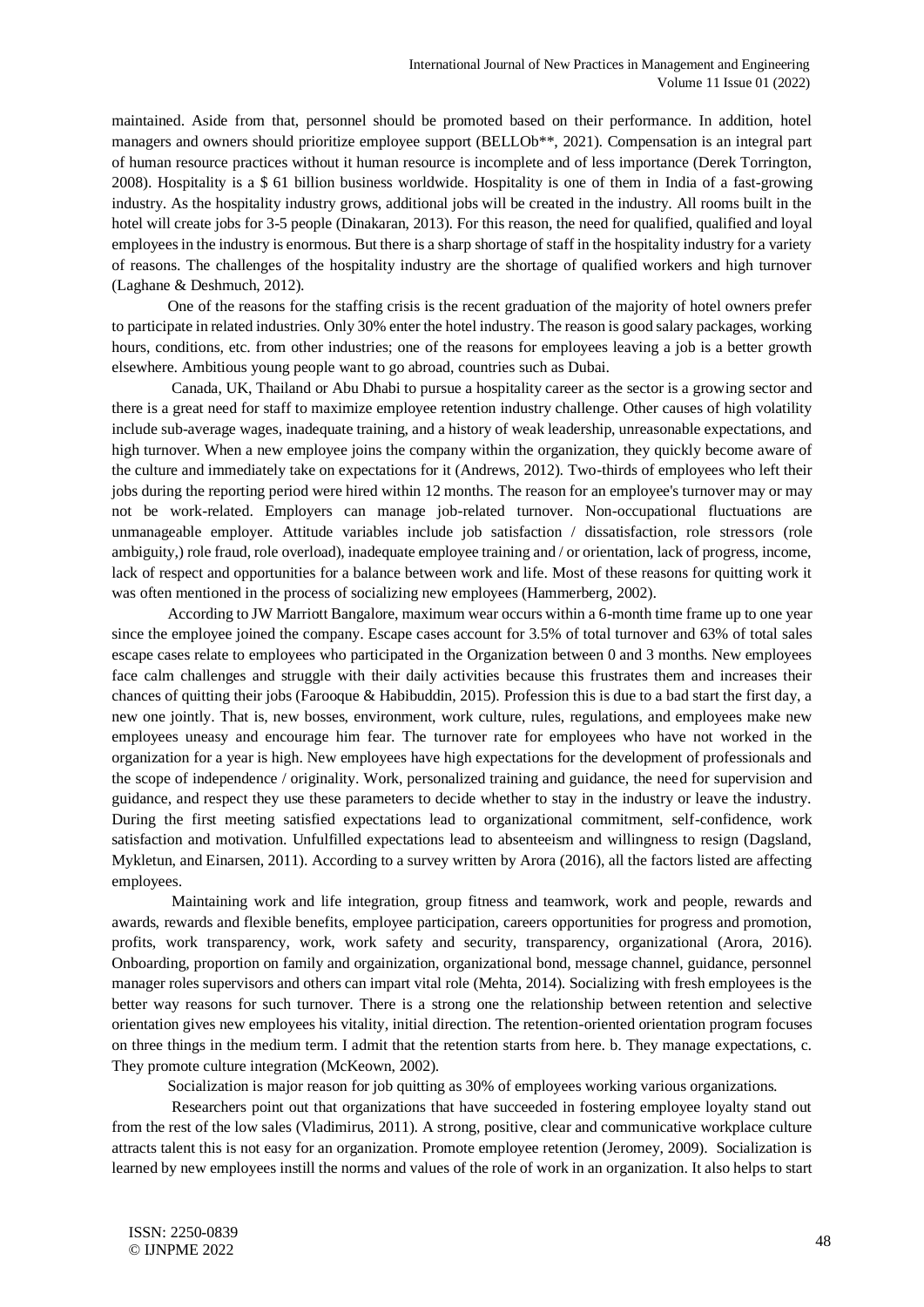new employees emotionally connected to learning for proper recruitment of new employees and organizations you need to teach your organization's norms and values. Organization needs to support new employees in the process of adapting to organizational norms and a value socialization is always occurs when an outsider is formed into an insider (Joshi, 2015).

## **III. Research Methodology**

The research is qualitative in nature and data collected through survey questionnaire to support the study.

## **a. Objectives of Study**

- To examine the effectiveness of the retention polices in Hyatt hotels
- To propose measures of development of the policies of retention

#### **b. Data Collection**

Data used for the survey Employee performance includes both Primary and secondary data. To be wider Retention process perspective, industry a level benchmark has been run. For the purpose I created a questionnaire consisting of 4 set of Questions about entering and exiting of employees for analysis. For Secondary data various articles, books, etc. referred.

## **c. Sampling**

The questionnaire was shared with employees of Hyatt hotel and gets it filled with them. Sampling was random.

## **d. Sample Size and Population**

Study was conducted in Grand Hyatt hotel consisting population of 200 employees from associate and supervisory level of different departments, the sample size taken is 30

# **IV. Results**

Below is an interpretation of the data related to the questions asked in the survey.



*Figure 1: Employee Opinion at Joining HYATT*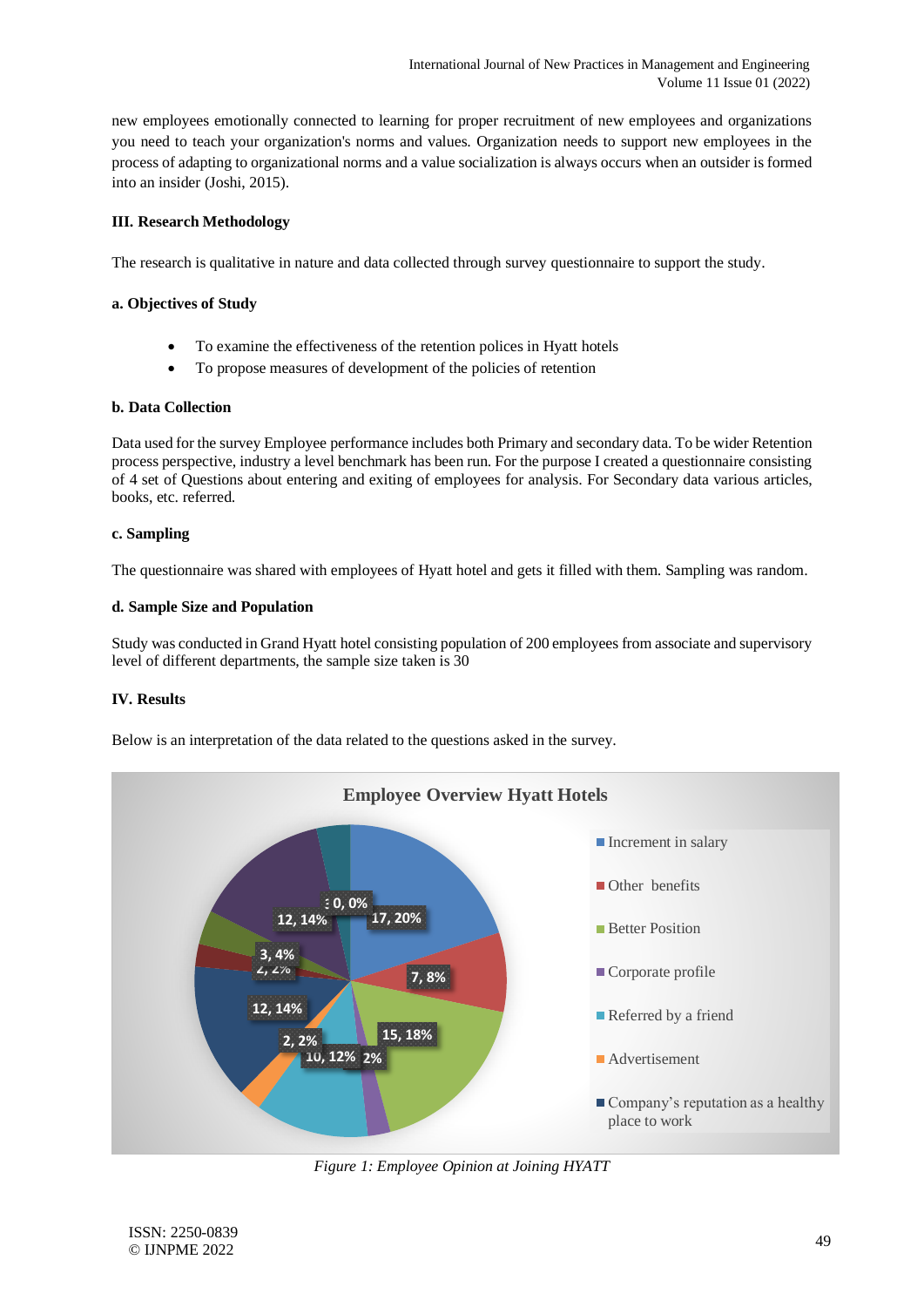After interpretation of data, it was found that 17 out of 30 people felt that they join the organization for increment in salary, 15 people felt that they join for better position, 12 people joined because of unemployment, 12 people also felt that they joined because of company's reputation, 10 people said they joined because a friend reference.



*Figure 2: Employee Opinion at Hotel Management Policy*

After analysis of data received it was found the most effective factors for employees' opinion about their job is recognition of employee contribution 12 employees agreed on that, while 12 employees strongly agreed that if employees are being treated equal it can be effective for their job, and 11 employees strongly shown their believe that lack of motivation can be a factor their opinion about job description.



*Figure 1: Employee Opinion at Joining HYATT*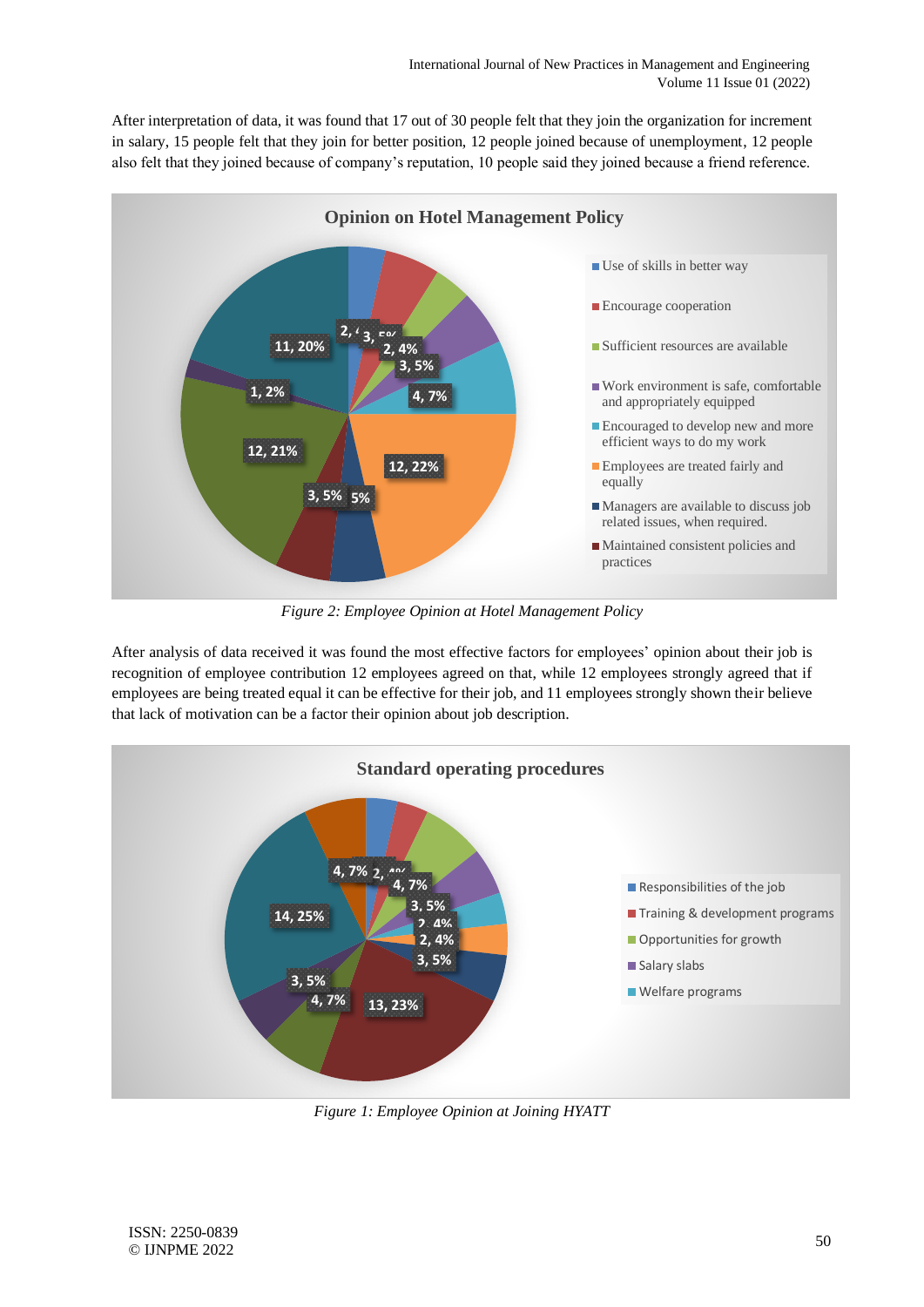Taking in consideration about Standard operating procedure related to job it has be analyzed those 14 employees are strongly agree for SOP should be open for suggestion, 13 strongly agree that co-workers can be factor in SOP related to job.



After analyzing various factor it came in light that 8 respondents strongly agreed that an employee leaves his/her job because of employer's attitude, 7 strongly agreed that an employee leaves his/her job because of no recognition or devaluation, 6 strongly agreed that an employee leaves his/her job because of higher pay/benefits, 5 strongly agreed that an employee leaves his/her job because of lack of team work, 4 each strongly agreed that an employee leaves his/her job because of better job prospects, organizational instability and personal reasons.

#### **V. Conclusion and Suggestions**

**Factors affecting decision to join Hyatt hotels**: About 50-55% people working in Hyatt hotel agreed on common factors which affected their decision to join Hyatt hotel. Out of 30 employees who took part in survey took decision because of common factors and those factors are- Increment in salary, better position, company reputation and unemployment. It is good for organization that about 50% peoples joins the organization because of its reputation. **Factors affecting opinion on job description**: Out of 30 about 12 means 40% people strongly agreed that employees are being treated equally and fairly as per their job description and 40% people strongly agreed that their contributions are recognized while about 35% people strongly agreed that their lack of motivation. Best part of organization is 40% people are motivated because of their job description.

Factors affecting opinion on SOPs related to job: About 45% employees strongly agreed that SOPs for their job related is open for suggestion and about 40% strongly agreed that co-workers are getting importance in SOPs related to job.

**Factors which can make an employee leave the hotel**: About 28% respondents strongly agreed that an employee can leave his/her job because of Employer attitude, about 25% respondents strongly agreed that an employee can leave his/her job because of no recognition, devaluation, high pay/benefits, lack of team work.

Above factors shows that there should be an idealistic relationship between employers and employees if employers will change their attitude, they can stop most of resignations and the same time if they start recognizing effort of their employees, they will be very close to retain their employees. Other factors are there but these two are most dominant.

Employers should hire suitable employees for job role, under qualified and overqualified both will not be able perform as per requirement.

During recruitment process clear and real picture should be kept before candidates so that they can decide if they are fit for the role or not. Attrition rate will be impacted by your decision of hiring right person or unfit person. Everyone feels motivated and encouraged when they get an opportunity to be in decision making team, so every employee should get equal opportunity to discuss the agenda.